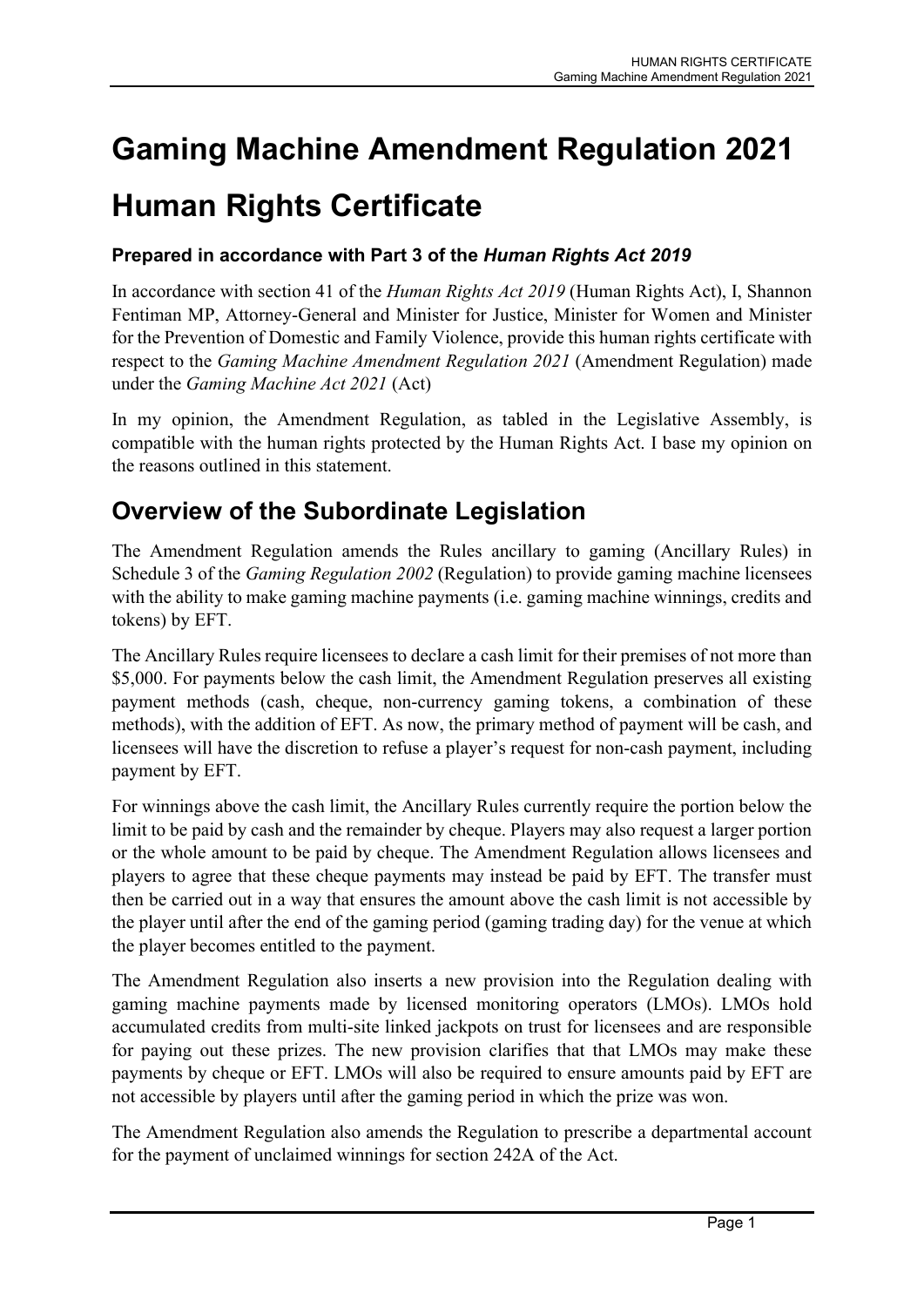## Human Rights Issues

#### Human rights relevant to the subordinate legislation (Part 2, Division 2 and 3 Human Rights Act 2019)

The Amendment Regulation contains provisions that obligate licensees and LMOs to make certain EFT payments in a way that ensures the funds are not accessible by players until after the gaming period in which the player becomes entitled to the payment.

These provisions engage section 24 of the Human Rights Act which protects the property rights of individuals.

#### Consideration of reasonable limitations on human rights (section 13 Human Rights Act 2019)

#### (a) the nature of the right

Section 24(2) of the Human Rights Act offers protection against the arbitrary deprivation of a person's property. While 'arbitrary' is not defined in the Human Rights Act, it likely encompasses limitations on rights that are unjust, unreasonable, or disproportionate.

The question arises whether a person's right not to be arbitrarily deprived of their property has been limited by provisions of the Amendment Regulation that effectively delay a person's access to their gaming machine winnings.

(b) the nature of the purpose of the limitation, including whether it is consistent with a free and democratic society based on human dignity, equality and freedom

Introducing EFT payments is intended to reduce regulatory burdens and offer convenience to both businesses and players. Obligating licensees and LMOs to make certain payments in a way that delays the player's access to their winnings addresses concern that EFT payments will increase the risk of gambling related harm. The risk of harm may increase if players have access to large sums of money that may be used to continuously gamble using gaming machines.

This approach is consistent with the existing requirement on licensees to pay winnings above the cash limit by a cheque that must be banked by the player before funds can be accessed. Delayed access to certain funds also helps achieve an object of the Act to protect players and the community though minimising the potential for harm from gaming machine gambling (section  $1A(2)(c)$ ).

To ensure that the limitation is not overly burdensome on players, licensees and LMOs are only required to ensure funds are not accessible before the end of the gaming period in which the player wins a relevant prize. Accordingly, the measure is considered to be consistent with a democratic society based on human dignity, equality and freedom.

(c) the relationship between the limitation and its purpose, including whether the limitation helps to achieve the purpose

The obligation placed on licensees and LMOs to make certain EFT payments in a way that delays access to funds means that those winnings cannot be reinvested in gaming machines at least until the venue reopens. This achieves its harm-minimisation purpose by giving players a cooling off period before they continue gambling.